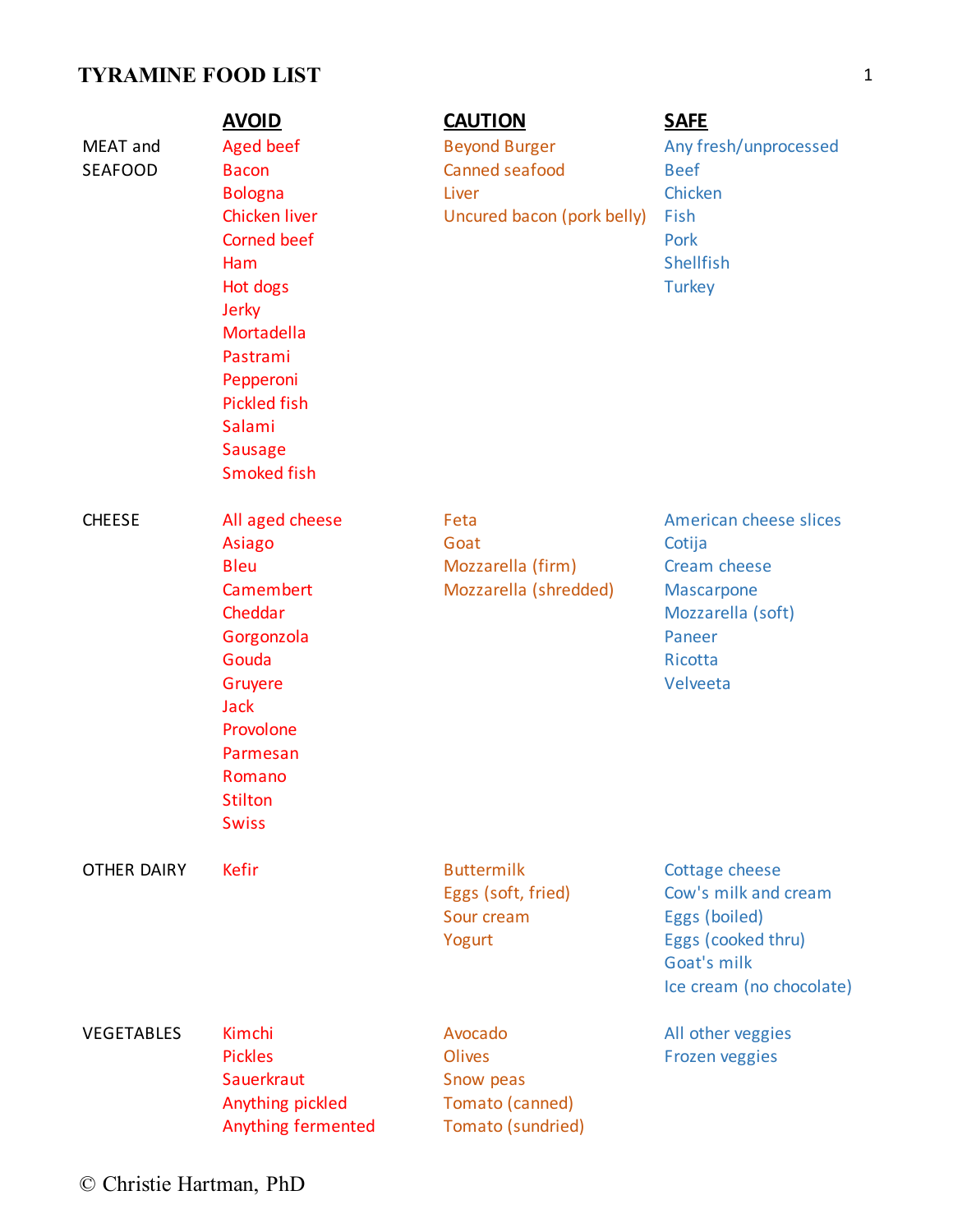## **TYRAMINE FOOD LIST** 2

|                                          | <b>AVOID</b>                                                                                                                          | <b>CAUTION</b>                                                                                                                               | <b>SAFE</b>                                                                                      |
|------------------------------------------|---------------------------------------------------------------------------------------------------------------------------------------|----------------------------------------------------------------------------------------------------------------------------------------------|--------------------------------------------------------------------------------------------------|
| <b>FRUIT</b>                             | <b>Bananas</b><br>Raspberries<br>Very ripe fruit                                                                                      | Avocado<br><b>Citrus fruits</b><br>Coconut<br><b>Dried fruits</b>                                                                            | All other fruits                                                                                 |
| NUTS/SEEDS                               |                                                                                                                                       | All nuts and seeds<br>All nut/seed butters<br>All nut/seed milks                                                                             |                                                                                                  |
| BEANS, LENTILS, Fava beans<br>and PULSES | <b>Miso</b><br>Tempeh                                                                                                                 | Hummus (tahini)                                                                                                                              | All beans<br><b>All lentils</b><br>Chickpeas<br>Plain tofu                                       |
| <b>GRAINS</b> and<br><b>BREADS</b>       | Fresh pizza dough<br>Fresh sourdough bread<br>Fresh-baked pretzels<br>Fresh-baked yeast breads<br>Croutons w/cheese                   | Store-bought sourdough                                                                                                                       | All grains<br>All other breads<br><b>Buckwheat</b><br>Quinoa<br>Store-bought yeast bread         |
| <b>SNACK FOODS</b>                       | Chocolate<br>Chocolate-containing foods                                                                                               |                                                                                                                                              | Chocolate-free cookies<br>Corn chips<br>Potato chips<br>Store-bought pretzels<br>White chocolate |
| <b>CONDIMENTS</b><br>and SAUCES          | Coconut aminos<br>Fish sauce<br>Liquid aminos<br>Marmite<br>Shrimp paste<br>Soy sauce<br>Teriyaki sauce<br>Vegemite<br>Worcestershire | All vinegars<br>Hot sauce<br>Jellies and jams<br>Ketchup<br>Mayonnaise<br><b>Mustard</b><br><b>Salad dressings</b><br><b>Salsa</b><br>Tahini | <b>Brown sugar</b><br>Honey<br>Maple syrup<br><b>Molasses</b><br>Sugar                           |
| FATS and<br>OILS                         | <b>Beef tallow</b>                                                                                                                    | Coconut oil                                                                                                                                  | <b>Butter</b><br>Ghee<br>Olive oil<br>All vegetable oils                                         |
| HERBS/SPICES                             |                                                                                                                                       |                                                                                                                                              | All spices/herbs                                                                                 |

© Christie Hartman, PhD